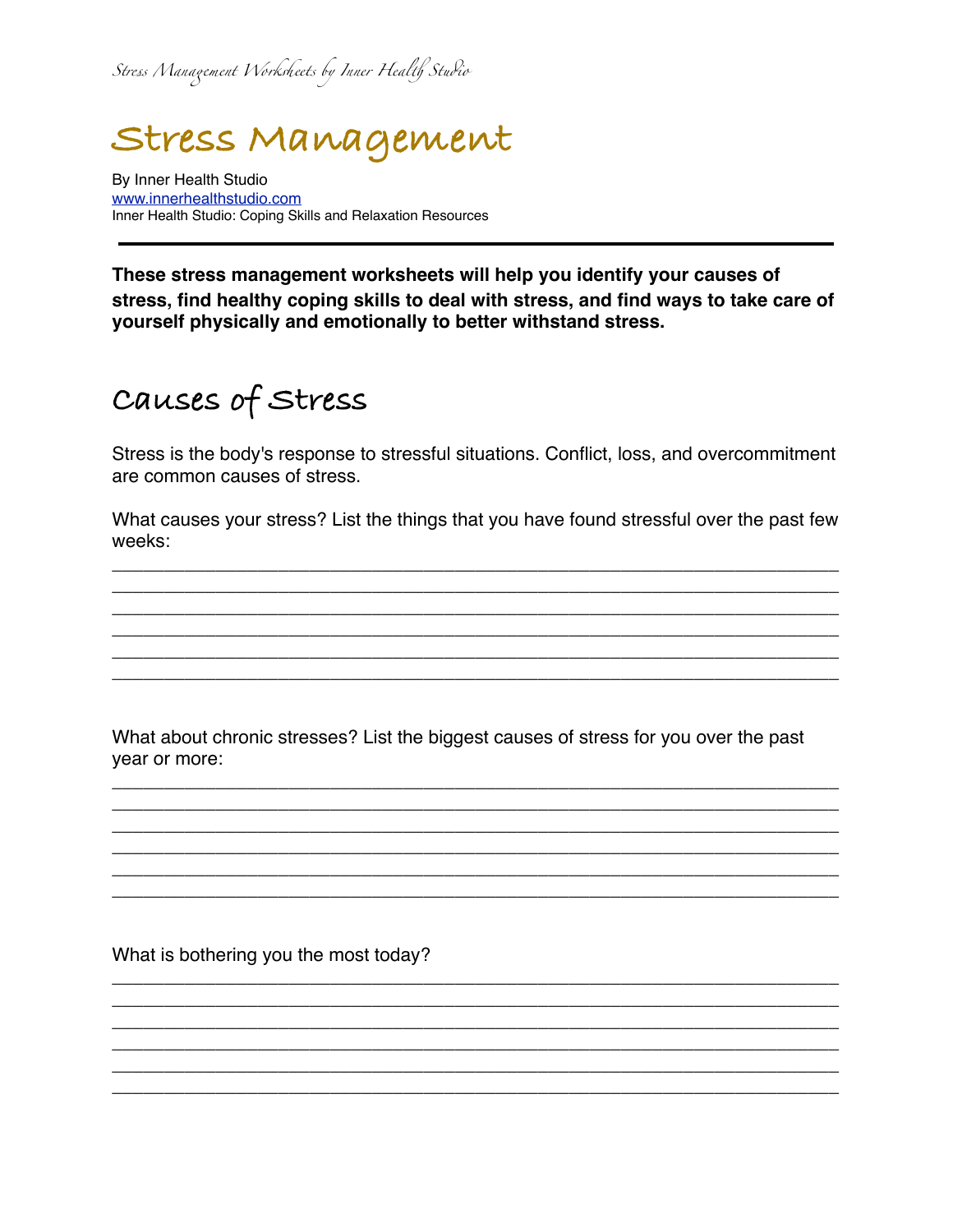# **Symptoms of Stress**

Stress can result in problematic symptoms, especially when stress continues over a long period of time.

| <b>Common Physical Symptoms of Stress:</b>                                                                                                                                                                         | Common Emotional, Behavioral, and<br><b>Cognitive Symptoms of Stress:</b>                                                                                                                         |
|--------------------------------------------------------------------------------------------------------------------------------------------------------------------------------------------------------------------|---------------------------------------------------------------------------------------------------------------------------------------------------------------------------------------------------|
| - headaches<br>- back pain<br>- neck pain<br>- chest pain or discomfort<br>- other pain or discomfort<br>- problems with digestion<br>- nausea<br>- shaking<br>- sweating<br>- dizziness<br>- numbness or tingling | - irritability<br>- crying<br>- frustration, anger<br>- impatience<br>- emotional fatique<br>- burnout<br>- deceased productivity<br>- concentration problems<br>- memory problems<br>- confusion |

All of these can be symptoms of stress.

Have you seen a health care professional to determine whether there are other causes for your symptoms? Stress itself can cause symptoms, and it can also contribute to symptoms that are caused by another illness.

If you have determined that stress is causing or contributing to your symptoms, you can manage your stress to minimize its impact.

\_\_\_\_\_\_\_\_\_\_\_\_\_\_\_\_\_\_\_\_\_\_\_\_\_\_\_\_\_\_\_\_\_\_\_\_\_\_\_\_\_\_\_\_\_\_\_\_\_\_\_\_\_\_\_\_\_\_\_\_\_\_\_\_\_\_\_\_\_\_ \_\_\_\_\_\_\_\_\_\_\_\_\_\_\_\_\_\_\_\_\_\_\_\_\_\_\_\_\_\_\_\_\_\_\_\_\_\_\_\_\_\_\_\_\_\_\_\_\_\_\_\_\_\_\_\_\_\_\_\_\_\_\_\_\_\_\_\_\_\_ \_\_\_\_\_\_\_\_\_\_\_\_\_\_\_\_\_\_\_\_\_\_\_\_\_\_\_\_\_\_\_\_\_\_\_\_\_\_\_\_\_\_\_\_\_\_\_\_\_\_\_\_\_\_\_\_\_\_\_\_\_\_\_\_\_\_\_\_\_\_ \_\_\_\_\_\_\_\_\_\_\_\_\_\_\_\_\_\_\_\_\_\_\_\_\_\_\_\_\_\_\_\_\_\_\_\_\_\_\_\_\_\_\_\_\_\_\_\_\_\_\_\_\_\_\_\_\_\_\_\_\_\_\_\_\_\_\_\_\_\_ \_\_\_\_\_\_\_\_\_\_\_\_\_\_\_\_\_\_\_\_\_\_\_\_\_\_\_\_\_\_\_\_\_\_\_\_\_\_\_\_\_\_\_\_\_\_\_\_\_\_\_\_\_\_\_\_\_\_\_\_\_\_\_\_\_\_\_\_\_\_ \_\_\_\_\_\_\_\_\_\_\_\_\_\_\_\_\_\_\_\_\_\_\_\_\_\_\_\_\_\_\_\_\_\_\_\_\_\_\_\_\_\_\_\_\_\_\_\_\_\_\_\_\_\_\_\_\_\_\_\_\_\_\_\_\_\_\_\_\_\_

#### **Your Stress Symptoms**

How do you know when you are feeling stressed?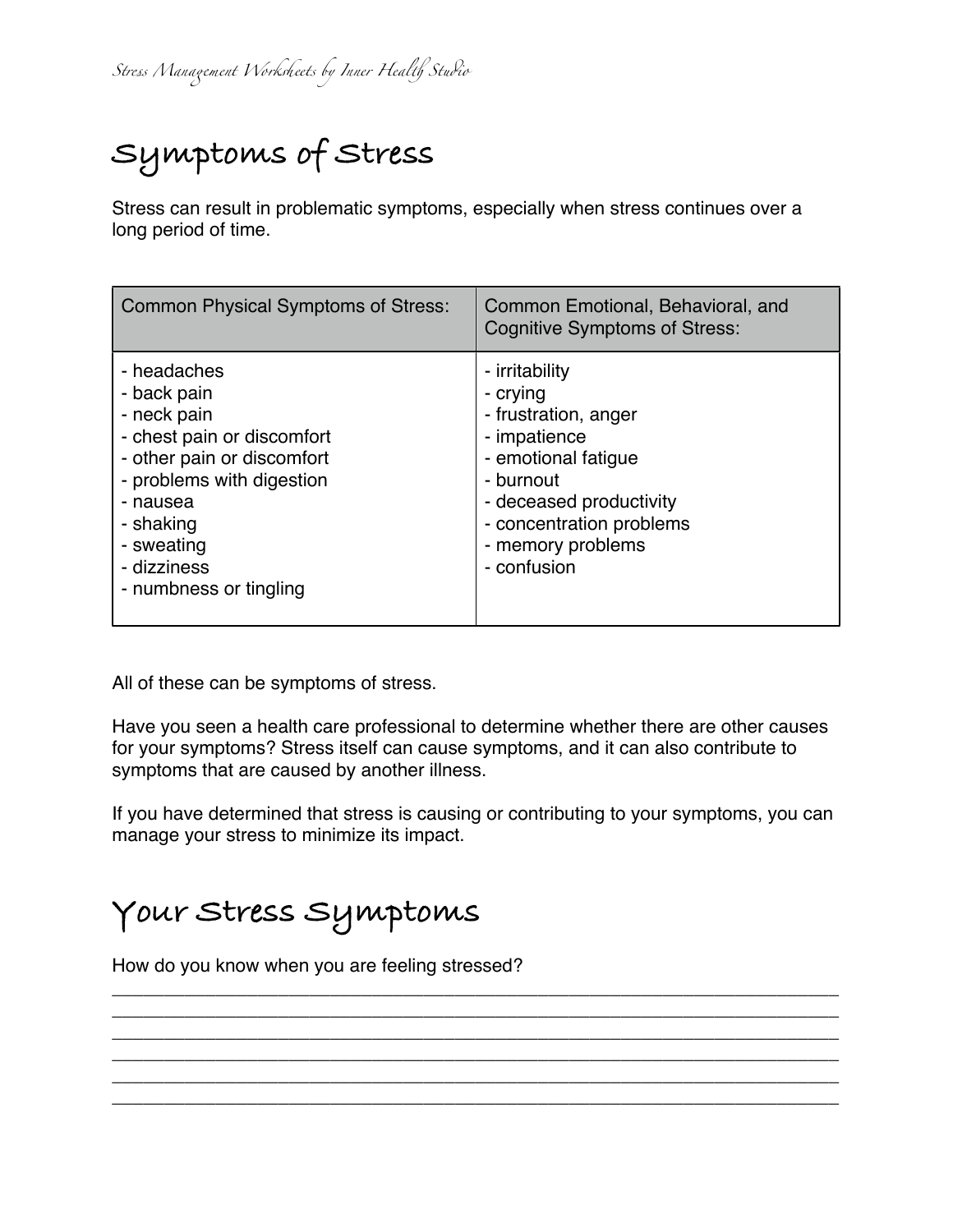What are your early warning signs of stress? What are the first things you notice when you experience stress?

What are your chronic symptoms of long-term stress? Are there any symptoms you have often?

#### Coping Skills and Habits

How do you usually handle stress? List your usual coping habits.

How effective are the coping behaviors you have used in the past? Do they reduce or eliminate the stress?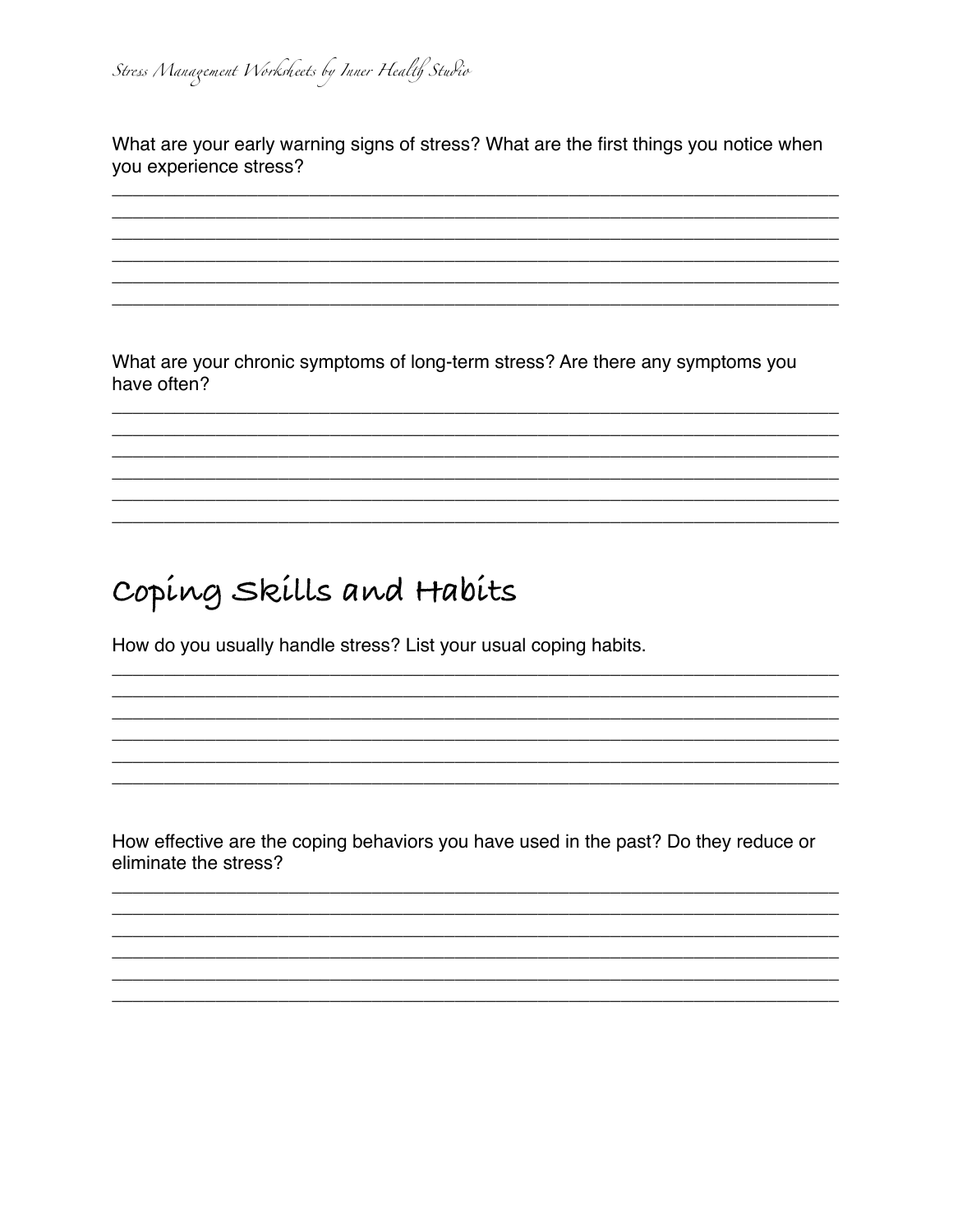#### *Str*!*s Mana*"*ment Work*#*eets by Inner Heal*\$ *Stu*%*o*

Which of the coping techniques did you use in the past but are no longer using?

\_\_\_\_\_\_\_\_\_\_\_\_\_\_\_\_\_\_\_\_\_\_\_\_\_\_\_\_\_\_\_\_\_\_\_\_\_\_\_\_\_\_\_\_\_\_\_\_\_\_\_\_\_\_\_\_\_\_\_\_\_\_\_\_\_\_\_\_\_\_ \_\_\_\_\_\_\_\_\_\_\_\_\_\_\_\_\_\_\_\_\_\_\_\_\_\_\_\_\_\_\_\_\_\_\_\_\_\_\_\_\_\_\_\_\_\_\_\_\_\_\_\_\_\_\_\_\_\_\_\_\_\_\_\_\_\_\_\_\_\_ \_\_\_\_\_\_\_\_\_\_\_\_\_\_\_\_\_\_\_\_\_\_\_\_\_\_\_\_\_\_\_\_\_\_\_\_\_\_\_\_\_\_\_\_\_\_\_\_\_\_\_\_\_\_\_\_\_\_\_\_\_\_\_\_\_\_\_\_\_\_ \_\_\_\_\_\_\_\_\_\_\_\_\_\_\_\_\_\_\_\_\_\_\_\_\_\_\_\_\_\_\_\_\_\_\_\_\_\_\_\_\_\_\_\_\_\_\_\_\_\_\_\_\_\_\_\_\_\_\_\_\_\_\_\_\_\_\_\_\_\_ \_\_\_\_\_\_\_\_\_\_\_\_\_\_\_\_\_\_\_\_\_\_\_\_\_\_\_\_\_\_\_\_\_\_\_\_\_\_\_\_\_\_\_\_\_\_\_\_\_\_\_\_\_\_\_\_\_\_\_\_\_\_\_\_\_\_\_\_\_\_

### **Changing Situations**

Choose one of your stress causes. How can this situation be changed or improved? For example:

Relationship stress - assertive communication training, setting boundaries, resolving conflict

Overcommitment - setting boundaries, saying no, eliminating some things from your schedule

Grief and loss - seeking support, journaling, finding enjoyable activities to fill your day

\_\_\_\_\_\_\_\_\_\_\_\_\_\_\_\_\_\_\_\_\_\_\_\_\_\_\_\_\_\_\_\_\_\_\_\_\_\_\_\_\_\_\_\_\_\_\_\_\_\_\_\_\_\_\_\_\_\_\_\_\_\_\_\_\_\_\_\_\_\_ \_\_\_\_\_\_\_\_\_\_\_\_\_\_\_\_\_\_\_\_\_\_\_\_\_\_\_\_\_\_\_\_\_\_\_\_\_\_\_\_\_\_\_\_\_\_\_\_\_\_\_\_\_\_\_\_\_\_\_\_\_\_\_\_\_\_\_\_\_\_ \_\_\_\_\_\_\_\_\_\_\_\_\_\_\_\_\_\_\_\_\_\_\_\_\_\_\_\_\_\_\_\_\_\_\_\_\_\_\_\_\_\_\_\_\_\_\_\_\_\_\_\_\_\_\_\_\_\_\_\_\_\_\_\_\_\_\_\_\_\_

\_\_\_\_\_\_\_\_\_\_\_\_\_\_\_\_\_\_\_\_\_\_\_\_\_\_\_\_\_\_\_\_\_\_\_\_\_\_\_\_\_\_\_\_\_\_\_\_\_\_\_\_\_\_\_\_\_\_\_\_\_\_\_\_\_\_\_\_\_\_ \_\_\_\_\_\_\_\_\_\_\_\_\_\_\_\_\_\_\_\_\_\_\_\_\_\_\_\_\_\_\_\_\_\_\_\_\_\_\_\_\_\_\_\_\_\_\_\_\_\_\_\_\_\_\_\_\_\_\_\_\_\_\_\_\_\_\_\_\_\_ \_\_\_\_\_\_\_\_\_\_\_\_\_\_\_\_\_\_\_\_\_\_\_\_\_\_\_\_\_\_\_\_\_\_\_\_\_\_\_\_\_\_\_\_\_\_\_\_\_\_\_\_\_\_\_\_\_\_\_\_\_\_\_\_\_\_\_\_\_\_ \_\_\_\_\_\_\_\_\_\_\_\_\_\_\_\_\_\_\_\_\_\_\_\_\_\_\_\_\_\_\_\_\_\_\_\_\_\_\_\_\_\_\_\_\_\_\_\_\_\_\_\_\_\_\_\_\_\_\_\_\_\_\_\_\_\_\_\_\_\_ \_\_\_\_\_\_\_\_\_\_\_\_\_\_\_\_\_\_\_\_\_\_\_\_\_\_\_\_\_\_\_\_\_\_\_\_\_\_\_\_\_\_\_\_\_\_\_\_\_\_\_\_\_\_\_\_\_\_\_\_\_\_\_\_\_\_\_\_\_\_

Stressful situation:

How can this situation be changed or improved?

## **Developing Effective Coping Strategies**

It is important to use a variety of coping strategies to manage stress that inevitably will occur. By regularly practicing coping strategies, you can stop stress from building up and prevent stress overload.

Not all stressful situations are within our control, and not every situation can be changed. Effective, healthy coping skills can allow you to get through difficult times.